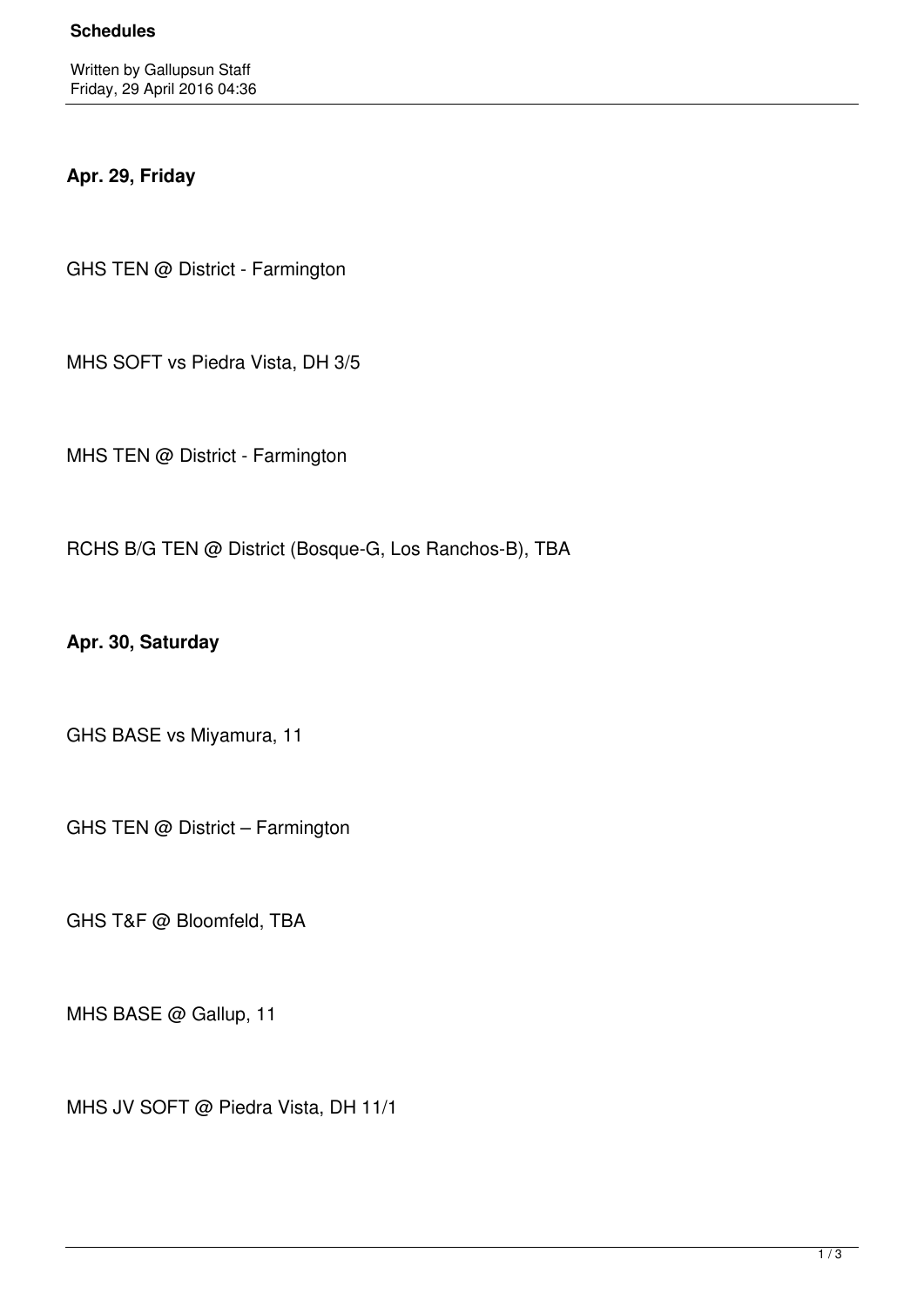## **Schedules**

Written by Gallupsun Staff Friday, 29 April 2016 04:36

MHS TEN @ District – Farmington

MHS T&F @ Bloomfield, 8:30

## **May 2, Monday**

GHS TEN @ District – Farmington

MHS TEN @ District – Farmington

**May 3, Tuesday**

RCHS SOFT @ Navajo Prep, DH 3//5

**May 5, Thursday**

RCHS BASE @ Tohatchi, DH 3

RCHS SOFT @ Tohatchi, DH 3

ToHS BASE vs Rehoboth, DH 3